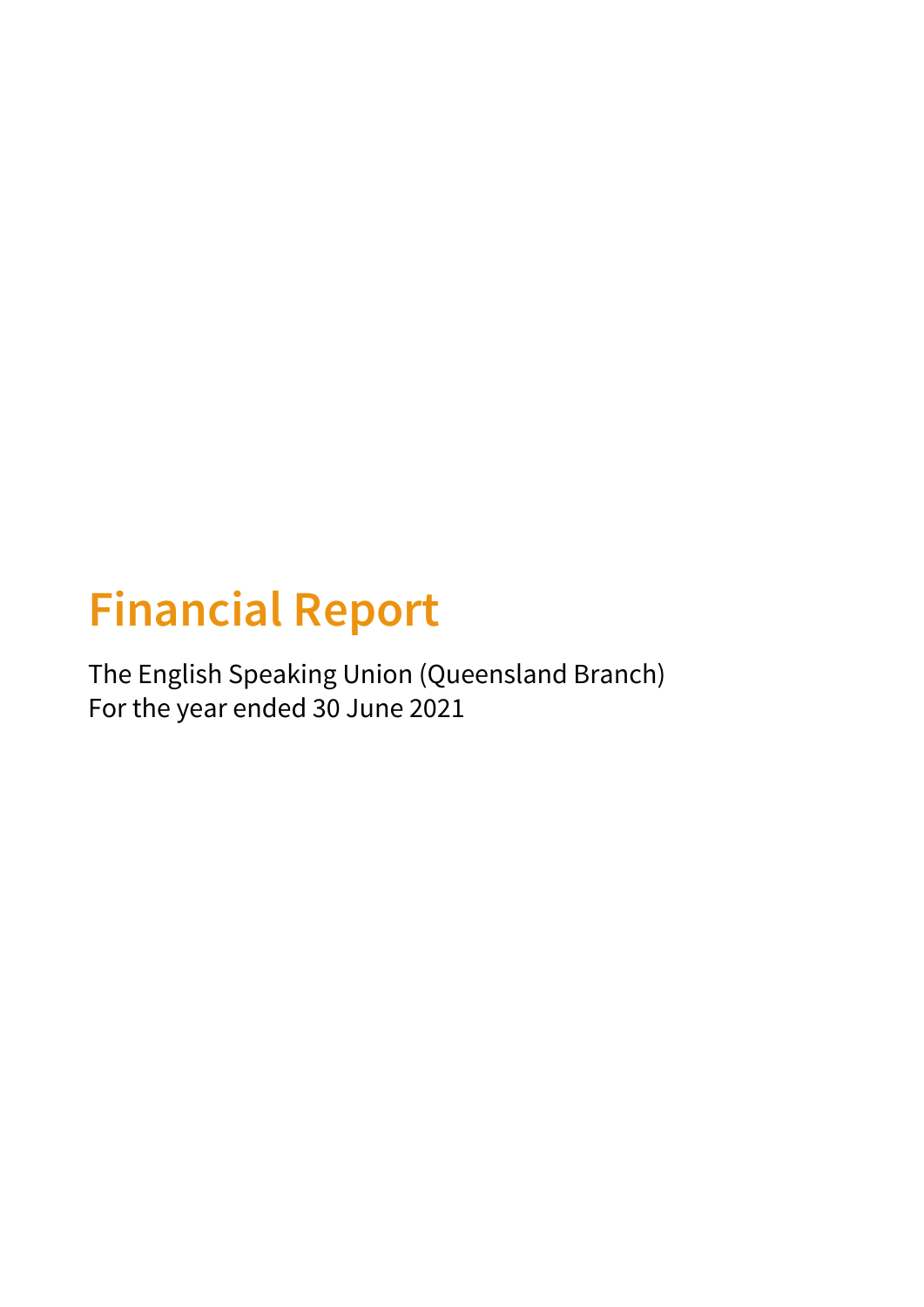## **Contents**

- Director's Report
- Auditor's Independence Declaration
- Statement of Profit or Loss and Other Comprehensive Income
- Statement of Financial Position
- Statement of Changes in Equity
- Statement of Cash Flows
- Notes to the Financial Statements
- Financial declaration for Responsible Person
- Independent Auditor's Review Report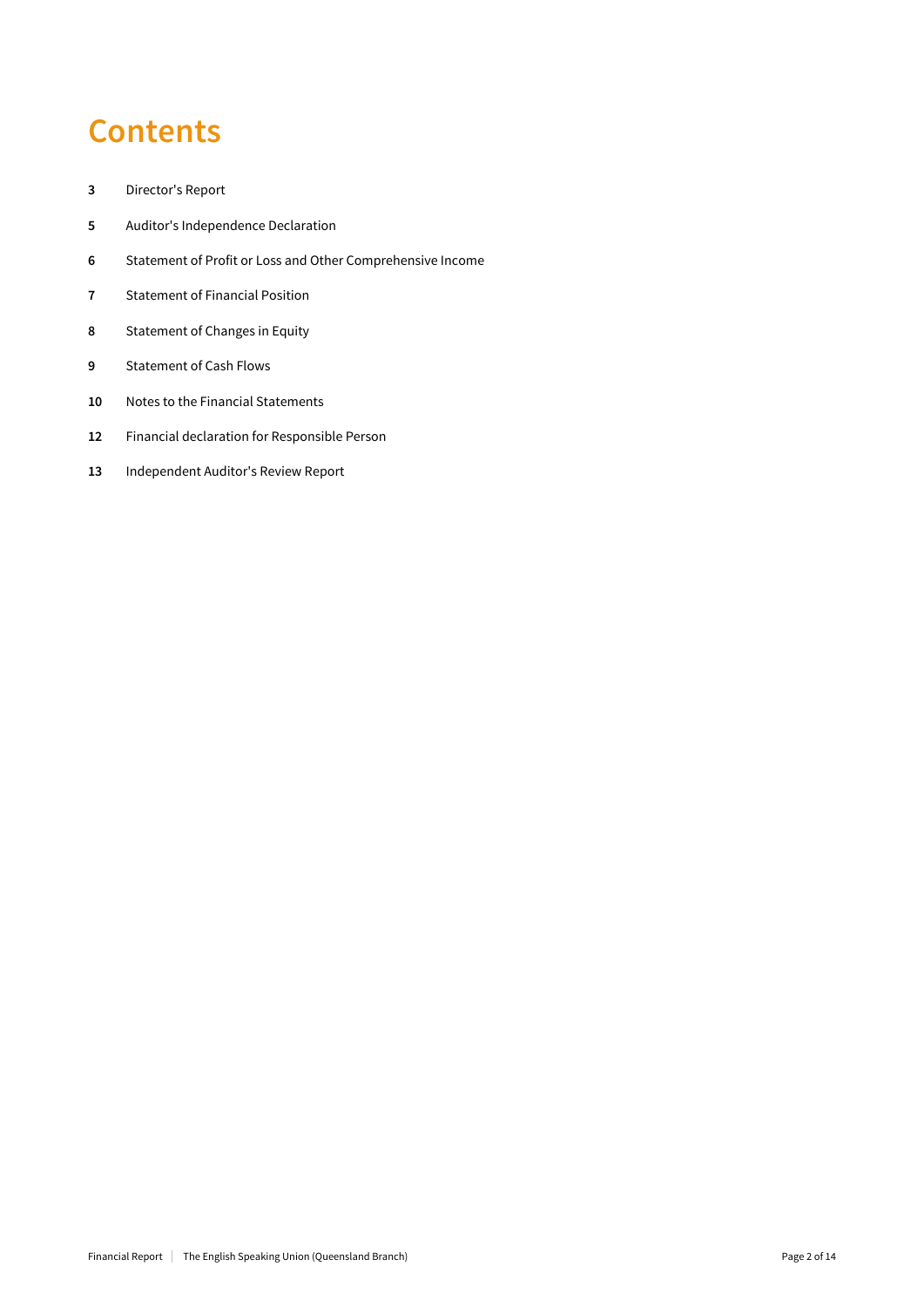## **Director's Report**

### **The English Speaking Union (Queensland Branch) For the year ended 30 June 2021**

### **Director's Report**

The directors present the financial report of The English Speaking Union (Queensland Branch) for the financial year ended 30 June 2021.

### **Directors**

The following persons were directors of the company during the whole of the financial year and up to the date of this report, unless otherwise stated:

| Caroline Hatcher | Professor Roly Sussex |
|------------------|-----------------------|
| Gary Gardiner    | Ray Heffernan         |
| Janet Heffernan  | Richard Macedo        |
| Julia Ponder     | Robert Goes           |
| Majella Stevens  | Ross Brodie           |

### **Meetings of Directors**

 The number of meetings of the company's Board of Directors (the board) held during the year ended 30 June 2021, and the number of meetings attended by each of the director were:

Directors (full period or in part) and attendances are:

| <b>Director</b>      | <b>Attended</b> | Held |
|----------------------|-----------------|------|
| <b>Roland Sussex</b> | 9               | 10   |
| Richard Macedo       | 10              | 10   |
| Julia Ponder         | 10              | 10   |
| Caroline Hatcher     | 8               | 10   |
| Ray Heffernan        | 9               | 10   |
| Jan Heffernan        | 9               | 10   |
| Majella Stevens      | 5               | 10   |
| Gary Gardiner        | 7               | 10   |
| Ross Brodie          | 4               | 10   |
| Robert Goes          | 6               | 10   |

Held: represents the number of meetings held during the time the director held office.

### **Company Secretary**

The following person held the position of company secretary at the end of the financial year.

• Ray Heffernan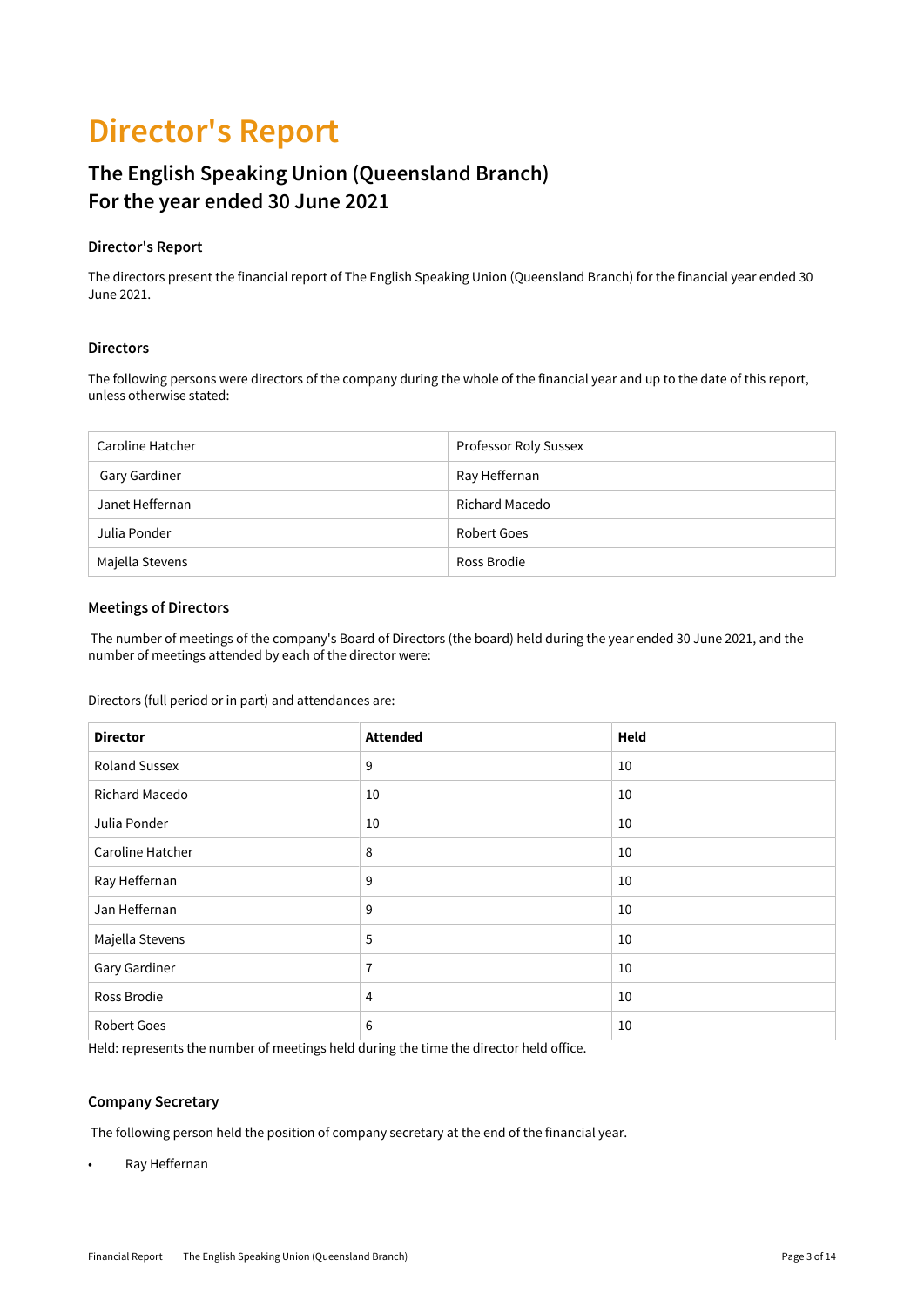#### **Principal Activities**

The objective of the company is to promote global understanding and human achievement through the shared use of the English language.

### Strategy for achieving the objectives:

The company achieves its objectives through conducting Public Speaking Competitions for Junior and Secondary Schools, holding functions to promote the English language and inviting guest speakers to address topical issues, and running an annual national short story competition.

#### **Significant Changes**

No significant changes in the nature of the Company's activity occurred during the financial year.

#### **Operating Result**

The loss after providing for income tax for the financial year amounted to: \$12,461.12

### **Contributions on windingup**

The company is incorporated under the Corporations Act 2001 and is a company limited by guarantee. If the company is wound up, the constitution states that each member is required to contribute a maximum of \$2 each towards meeting any outstanding obligations of the company. At 30 June 2021, the total amount that members of the company are liable to contribute if the company is wound up is \$216.

### **Commitments**

The company had no commitments at balance date.

### **Auditor's independence declaration**

 A copy of the auditor's independence declaration as required under section 60-40 of the *Australian Charities and Not-for-profits Commssion Act 2012* is set out immediately after this directors' report.

This report is made in accordance with a resolution of directors, pursuanto section 60-40 of the *Australian Charities and Not-for-profits Commssion Act 2012.*

Signed in accordance with a resolution of the Board of Directors on:

R.D Sussex (Nov 17, 2021 09:51 GMT+10) R.D Sussex

Professor Roly Sussex, Director

 $_{\textsf{Date}}$  Noy 17, 2021

 $\sqrt{2}$ 

Julia Ponder, Director

Date 12 / 11 / 2021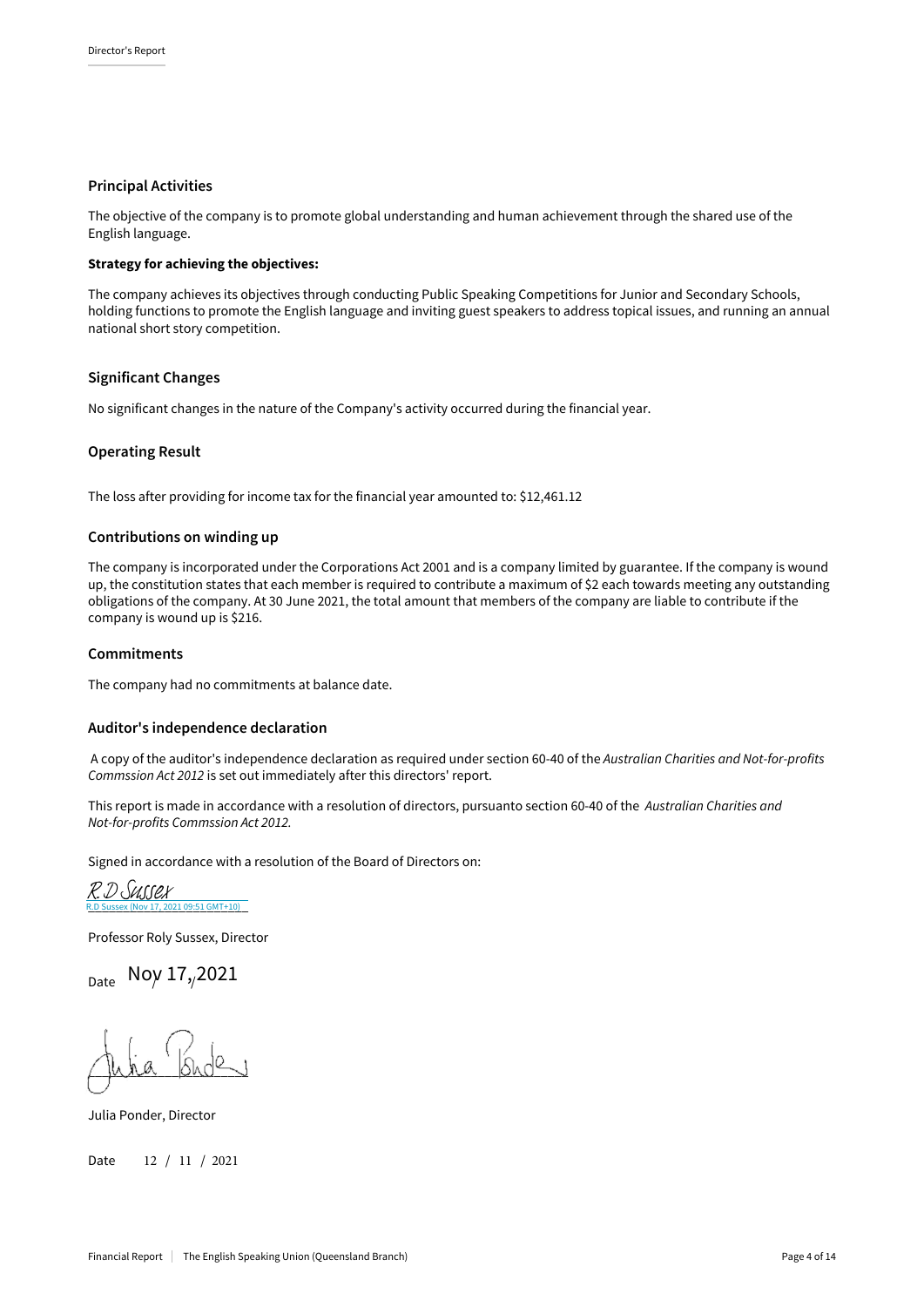## **Auditor's Independence Declaration**

### **The English Speaking Union (Queensland Branch) For the year ended 30 June 2021**

I declare that, to the best of my knowledge and belief, there have been:

- 1. no contraventions of the auditor independence requirements as set out in the *Australian Charities and Not-forprofits Commission Act 2012* in relation to the audit; and
- 2. no contraventions of any applicable code of professional conduct in relation to the audit.

The declaration is in respect of The English Speaking Union (Queensland Branch) during the year.

### Vibrant Business Tax Solutions Pty Ltd

Zacharey Hayes Director 10 November 2021 Bulimba, Qld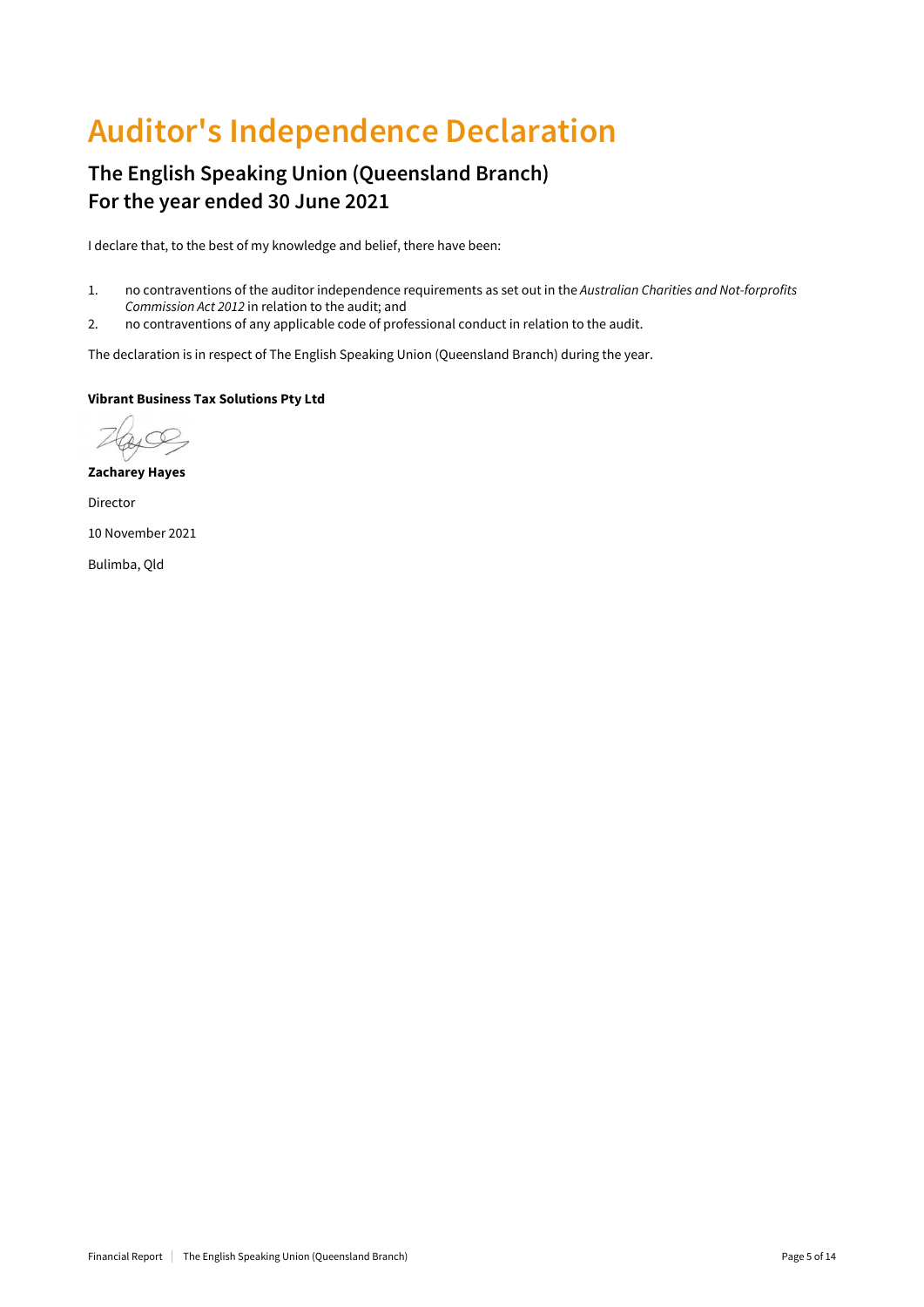## **Statement of Profit or Loss and Other Comprehensive Income**

### **The English Speaking Union (Queensland Branch) For the year ended 30 June 2021**

|                                                 | <b>NOTES</b><br>2021 | 2020                     |
|-------------------------------------------------|----------------------|--------------------------|
| Income                                          |                      |                          |
| Revenue                                         |                      |                          |
| Membership                                      | 2,014                | 2,168                    |
| <b>Public Speaking</b>                          | 1,705                |                          |
| Program Events                                  | 7,207                |                          |
| Rental Income                                   |                      | 5,236                    |
| Roly Sussex Short Story                         | 1,118                |                          |
| <b>Total Revenue</b>                            | 12,044               | 7,404                    |
| <b>Total Income</b>                             | 12,044               | 7,404                    |
| Other Income                                    |                      |                          |
| Bank Interest Income                            | 2,685                | 8,826                    |
| Other Revenue                                   |                      | 48,162<br>$\overline{a}$ |
| <b>Total Other Income</b>                       | 2,685                | 56,988                   |
| <b>Total Income</b>                             | 14,729               | 64,392                   |
| <b>Expenses</b>                                 |                      |                          |
| <b>Accounting Fees</b>                          |                      | 800<br>$\blacksquare$    |
| <b>Audit Fees</b>                               | 3,850                | 3,050                    |
| <b>Body Corporate Fees</b>                      |                      | 14,973<br>Ē,             |
| <b>Commission Expenses</b>                      |                      | 40,000                   |
| <b>Contractor Expense</b>                       |                      | 996                      |
| Depreciation                                    |                      | 1,496<br>$\sim$          |
| General expenses inc. Software                  |                      | 217                      |
| Insurance                                       | 9,065                |                          |
| Legal expenses                                  |                      | 255                      |
| Loss on Disposal of PPE                         |                      | 37,936<br>L,             |
| Payments to other ESU organisations             |                      | 410                      |
| Printing, Stationery & PO Box                   |                      | 124                      |
| Program Events expenses                         | 8,192                | 4,653                    |
| Property expenses                               |                      | 409<br>12,604            |
| <b>Public Speaking expenses</b>                 | 2,342                |                          |
| Public Speaking prize money                     | 1,400                |                          |
| <b>Sundry Expenses</b>                          |                      | 18,300                   |
| Telephone & Internet                            |                      | 927                      |
| <b>Total Expenses</b>                           | 27,190               | 134,808                  |
| Surplus/(Deficit) before Taxation               | (12, 461)            | (70, 416)                |
| Total comprehensive Surplus/(Deficit) After Tax | (12, 461)            | (70, 416)                |

The accompanying notes form part of these financial statements.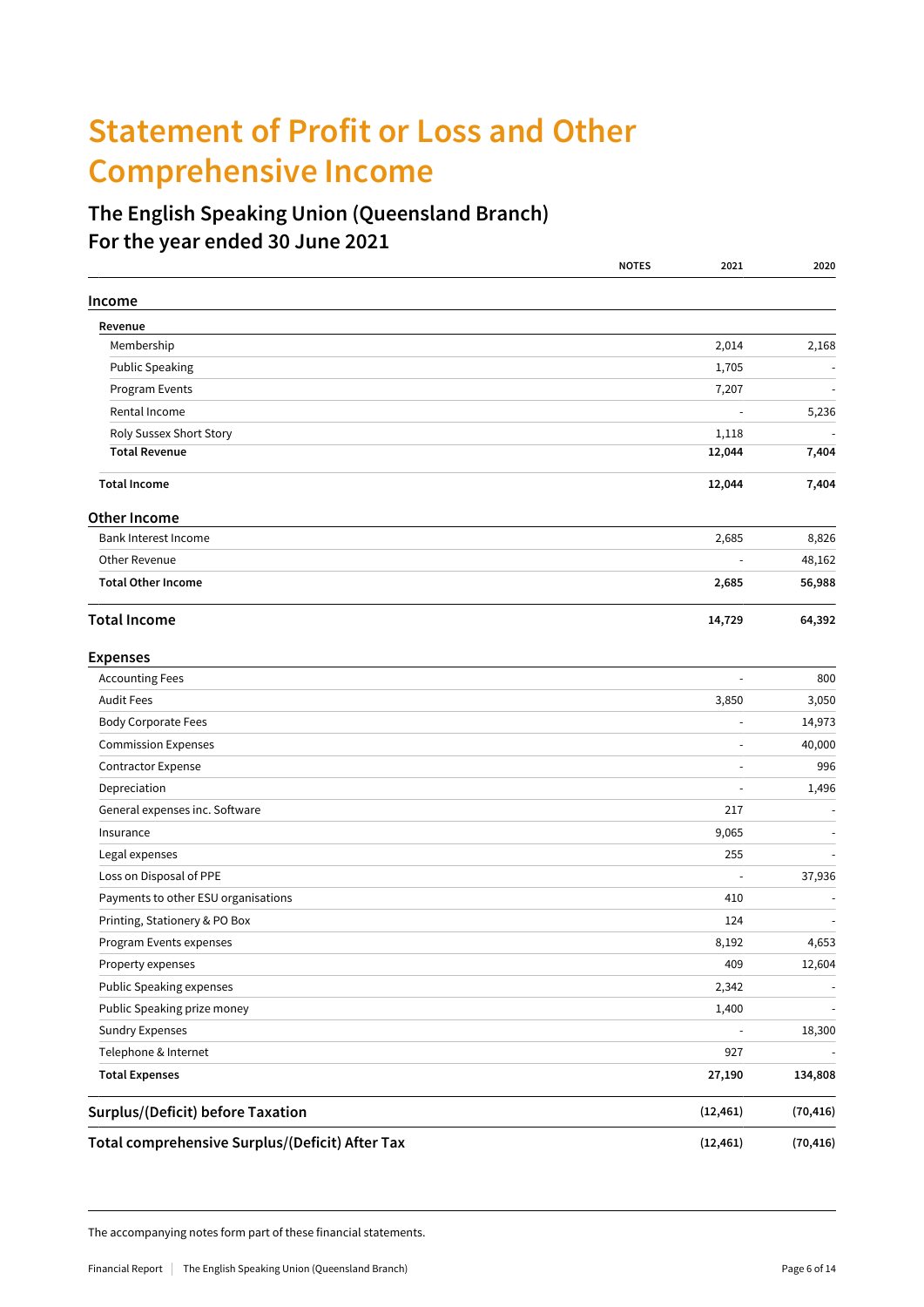## **Statement of Financial Position**

### **The English Speaking Union (Queensland Branch) As at 30 June 2021**

|                                  | <b>NOTES</b> | 30 JUN 2021              | 30 JUN 2020 |
|----------------------------------|--------------|--------------------------|-------------|
| <b>Assets</b>                    |              |                          |             |
| <b>Current Assets</b>            |              |                          |             |
| <b>Bank Accounts</b>             |              |                          |             |
| Bank of Queensland               |              | 1,560,698                | 1,558,262   |
| Suncorp                          |              | 65,804                   | 65,570      |
| Westpac                          |              | 15,084                   | 28,368      |
| <b>Total Bank Accounts</b>       |              | 1,641,586                | 1,652,199   |
| <b>GST</b>                       |              | 87                       |             |
| Prepayments                      |              | ÷,                       | 1,951       |
| <b>Total Current Assets</b>      |              | 1,641,672                | 1,654,150   |
| <b>Total Assets</b>              |              | 1,641,672                | 1,654,150   |
| <b>Liabilities</b>               |              |                          |             |
| <b>Current Liabilities</b>       |              |                          |             |
| GST                              |              | ÷                        | 17          |
| <b>Total Current Liabilities</b> |              | $\overline{\phantom{a}}$ | 17          |
| <b>Total Liabilities</b>         |              |                          | 17          |
| <b>Net Assets</b>                |              | 1,641,672                | 1,654,133   |
| <b>Equity</b>                    |              |                          |             |
| <b>Retained Earnings</b>         |              | 1,641,672                | 1,654,133   |
| <b>Total Equity</b>              |              | 1,641,672                | 1,654,133   |

The accompanying notes form part of these financial statements.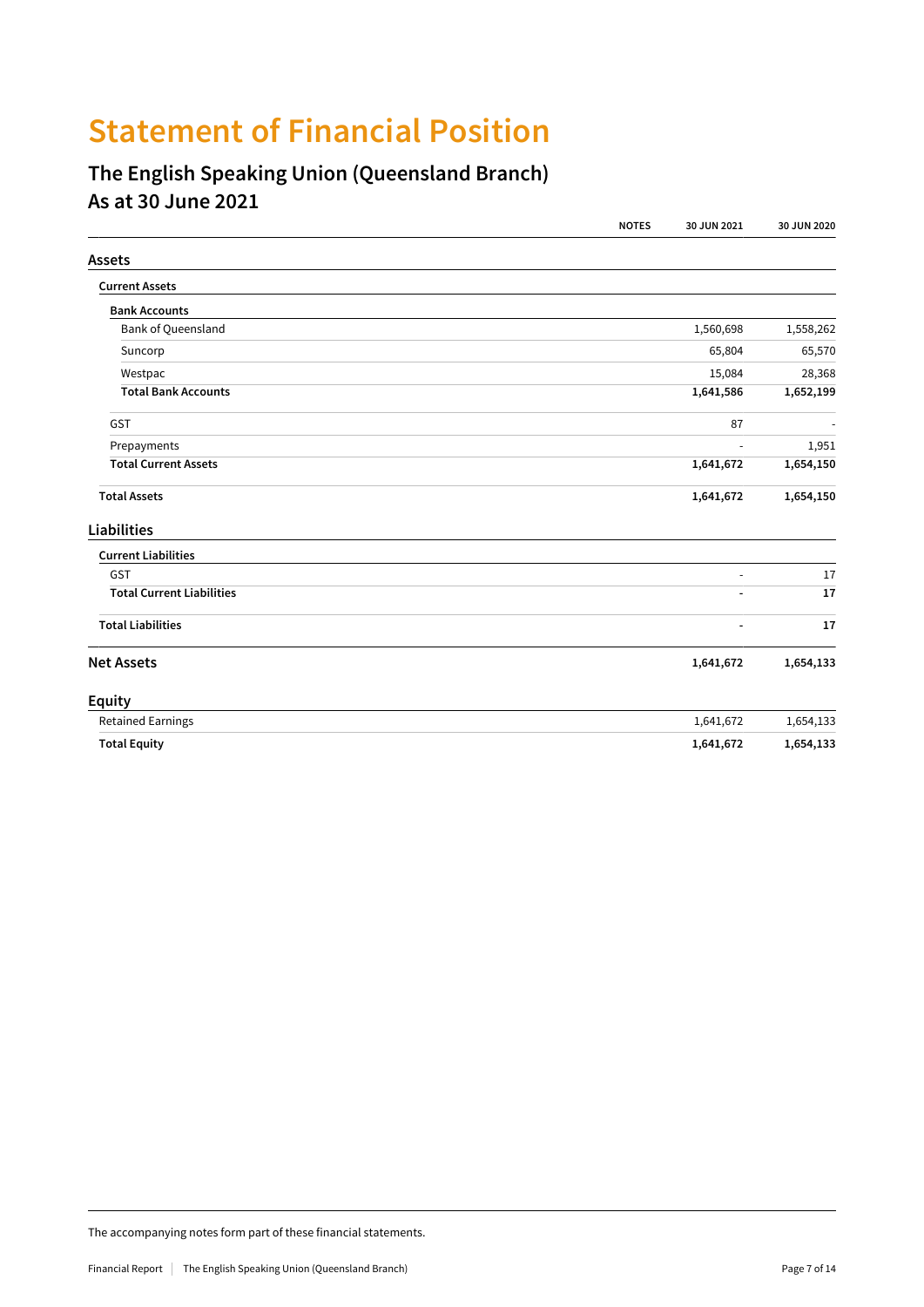## **Statement of Changes in Equity**

### **The English Speaking Union (Queensland Branch) For the year ended 30 June 2021**

|                                                    | 2021                     | 2020      |
|----------------------------------------------------|--------------------------|-----------|
| <b>Equity</b>                                      |                          |           |
| Opening Balance                                    | 1,654,133                |           |
| <b>Increases</b>                                   |                          |           |
| Total comprehensive Surplus/(Deficit) for the year | (12, 461)                | (70, 416) |
| <b>Retained Earnings</b>                           | $\overline{\phantom{0}}$ | 1,724,549 |
| <b>Total Increases</b>                             | (12, 461)                | 1,654,133 |
| <b>Closing Balance</b>                             | 1,641,672                | 1,654,133 |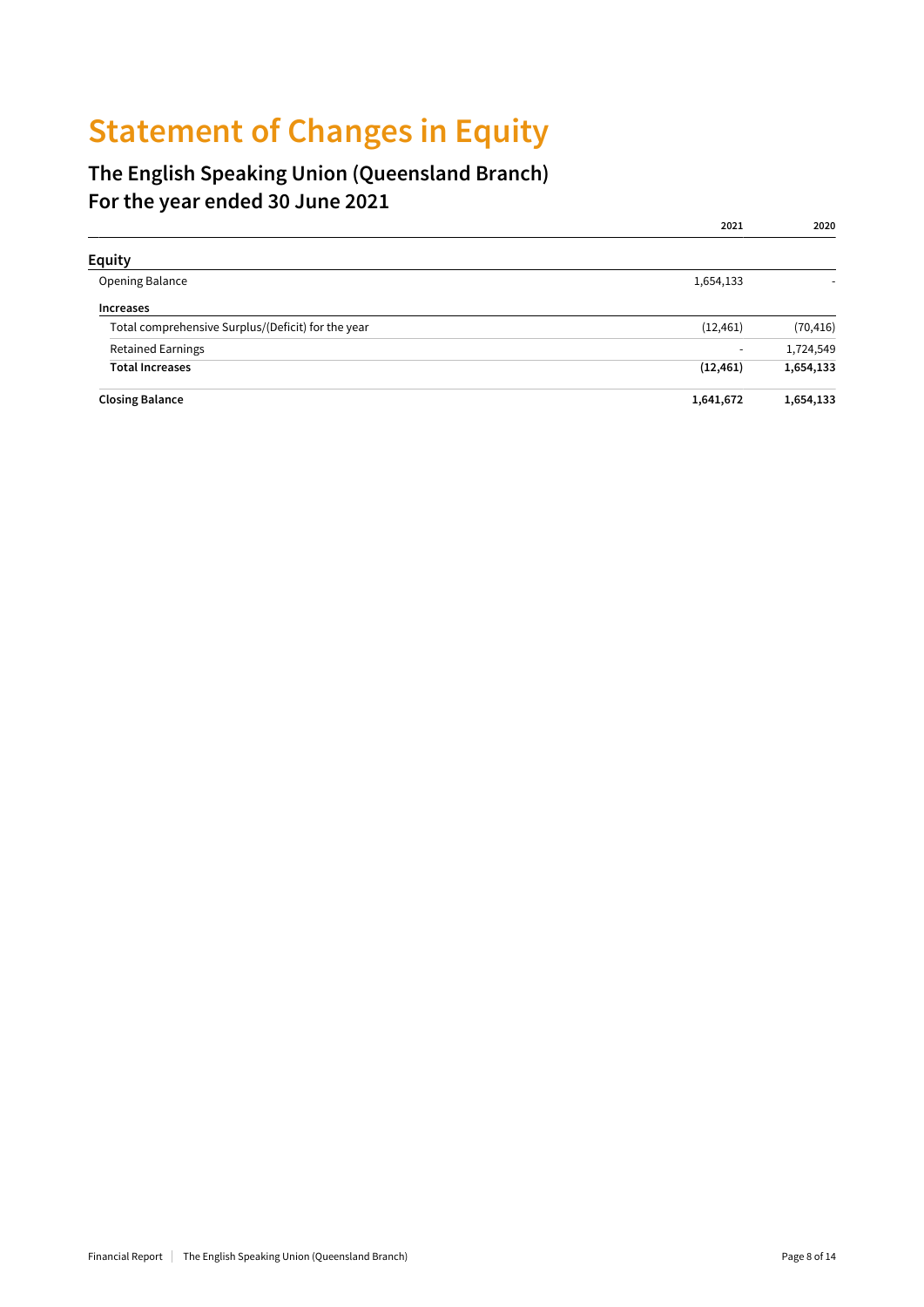## **Statement of Cash Flows**

### **The English Speaking Union (Queensland Branch) For the year ended 30 June 2021**

|                                                  | 2021      |
|--------------------------------------------------|-----------|
| <b>Operating Activities</b>                      |           |
| <b>Receipts From Customers</b>                   | 7,928     |
| Cash Receipts From Other Operating Activities    | 8,005     |
| Cash Payments From Other Operating Activities    | (29, 552) |
| Net Cash Flows from Operating Activities         | (13, 619) |
| <b>Investing Activities</b>                      |           |
| Other Cash Items From Investing Activities       | 1,951     |
| Net Cash Flows from Investing Activities         | 1,951     |
| <b>Other Activities</b>                          |           |
| <b>Other Activities</b>                          | 1,054     |
| Net Cash Flows from Other Activities             | 1,054     |
| <b>Net Cash Flows</b>                            | (10, 614) |
| <b>Cash and Cash Equivalents</b>                 |           |
| Cash and cash equivalents at beginning of period | 1,652,199 |
| Cash and cash equivalents at end of period       | 1,641,586 |
| Net change in cash for period                    | (10, 614) |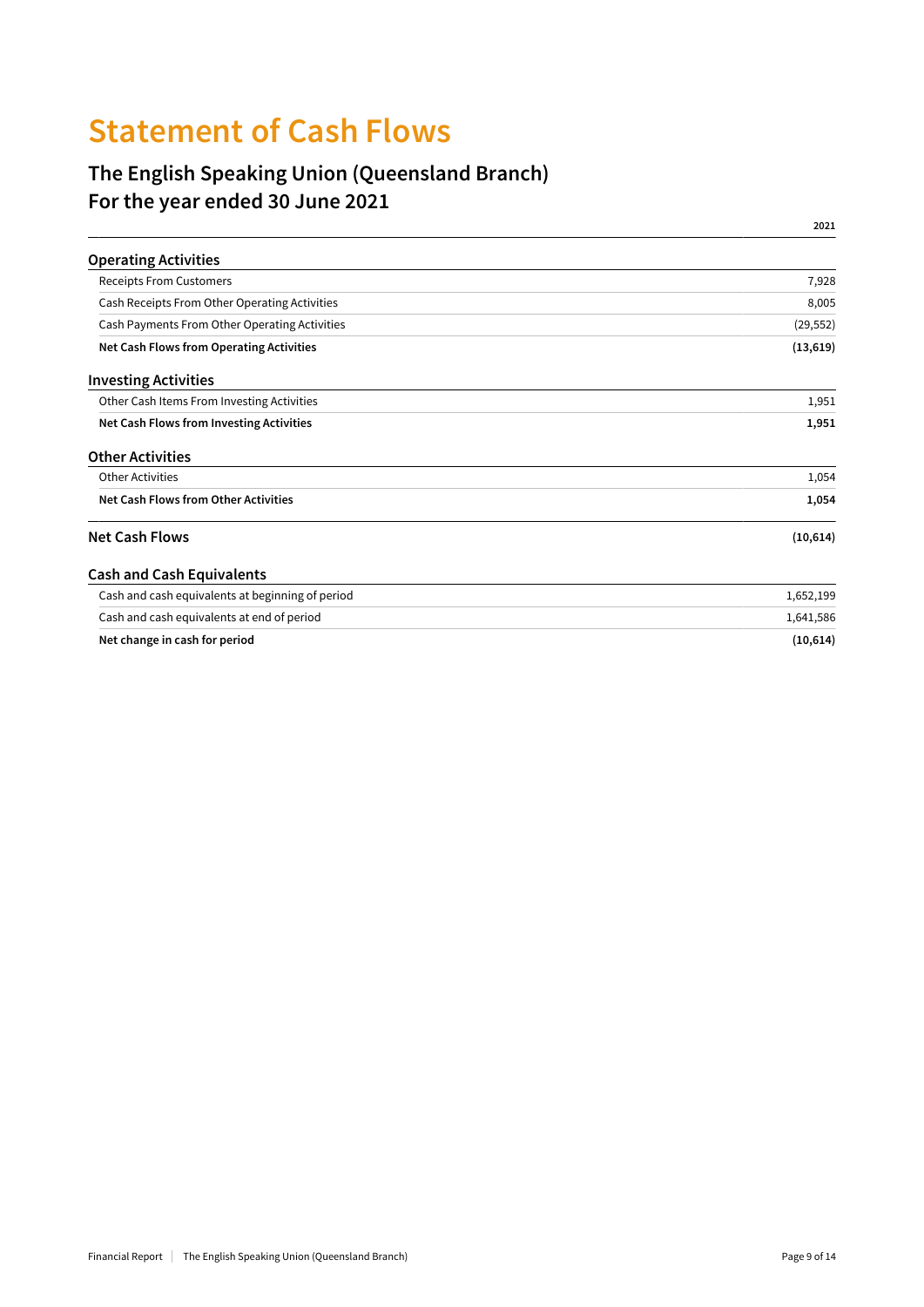## **Notes to the Financial Statements**

### **The English Speaking Union (Queensland Branch) For the year ended 30 June 2021**

### **1. Statement of Significant Accounting Policies**

The directors have determined that the company is not a reporting entity and accordingly, this financial report is a special purpose report prepared for the sole purpose of distributing a financial report to members and must not be used for any other purpose. The directors have determined that the accounting policies adopted are appropriate to meet the needs of the members.

The financial report has been prepared on an accrual basis and under the historical cost convention, except for certain assets, which, as noted, have been written down to fair value as a result of impairment. Unless otherwise stated, the accounting policies adopted are consistent with those of the prior year.

The accounting policies that have been adopted in the preparation of the statements are as follows:

### **Income Tax**

No provision for income tax has been raised as the company is exempt from income tax under Division 50 of the Income Tax Assessment Act 1997.

### **Property, Plant and Equipment**

Property, plant and equipment is initially recorded at the cost of acquisition or fair value less, if applicable, any accumulated depreciation and impairment losses. Plant and equipment that has been contributed at no cost, or for nominal cost, is valued and recognised at the fair value of the asset at the date it is acquired. The plant and equipment is reviewed annually by directors to ensure that the carrying amount is not in excess of the recoverable amount from these assets. The recoverable amount is assessed on the basis of the expected net cash flows that will be received from the utilisation of the assets and the subsequent disposal. The expected net cash flows have been discounted to their present values in estimating recoverable amounts.

Freehold land and buildings are measured at their fair value, based on periodic, but at least triennial, valuations by independent external valuers, less subsequent depreciation for buildings.

Increases in the carrying amount of land and buildings arising on revaluation are credited in equity to a revaluation surplus. Decreases against previous increases of the same asset are charged against fair value reserves in equity. All other decreases are charged to profit or loss.

Any accumulated depreciation at the date of revaluation is offset against the gross carrying amount of the asset and the net amount is restated to the revalued amount of the asset.

### **Trade and Other Receivables**

Trade receivables and other receivables, including distributions receivable, are recognised at the nominal transaction value without taking into account the time value of money. If required a provision for doubtful debt has been created.

#### **Financial Assets**

Investments held are originally recognised at cost, which includes transaction costs. They are subsequently measured at fair value which is equivalent to their market bid price at the end of the reporting period. Movements in fair value are recognised through an equity reserve.

#### **Trade and Other Payables**

Trade and other payables represent the liabilities for goods and services received by the company that remain unpaid at 30 June 2021. Trade payables are recognised at their transaction price. They are subject to normal credit terms and do not bear interest.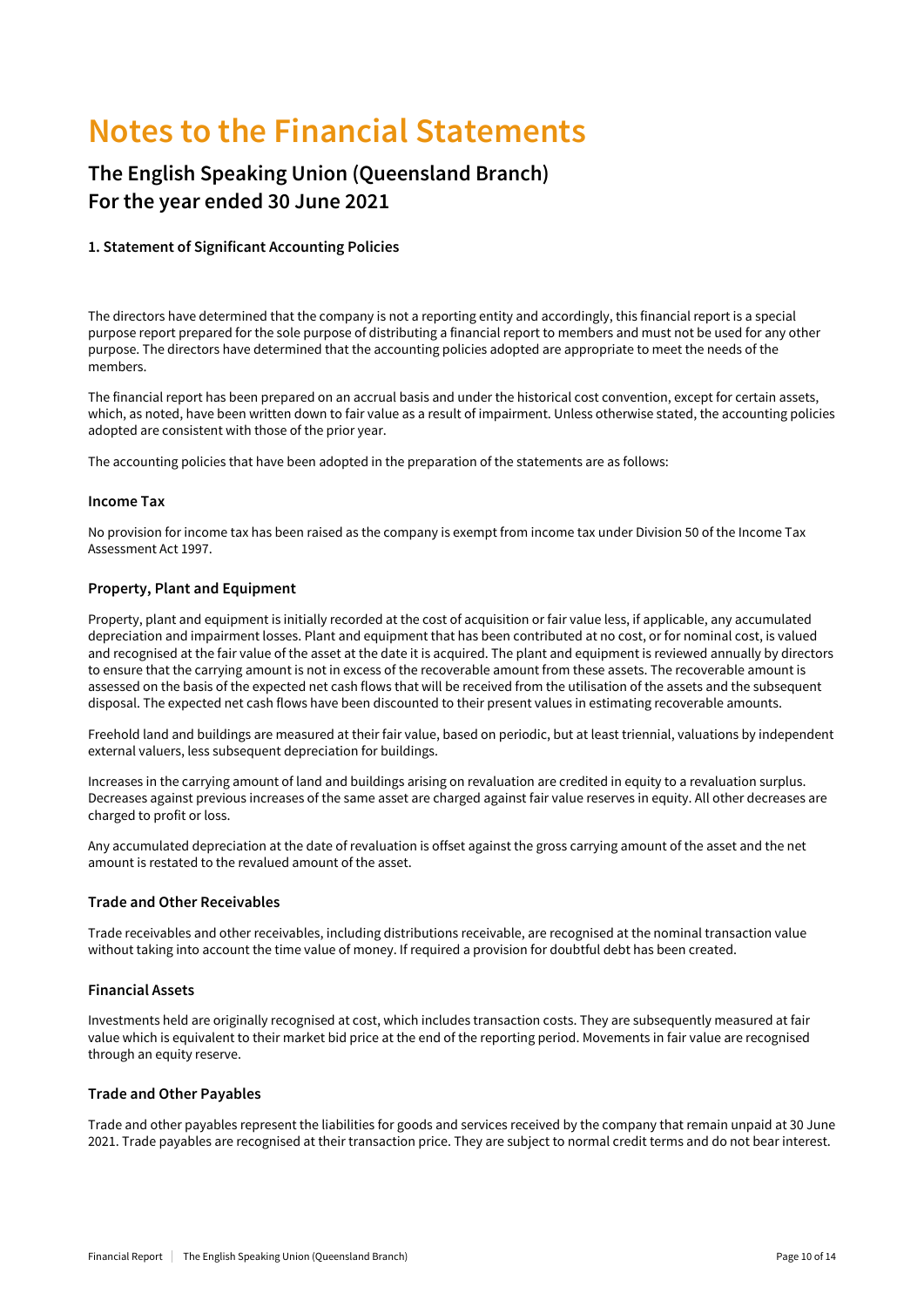#### **Cash and Cash Equivalents**

Cash and cash equivalents include cash on hand, deposits held on call with banks, other short-term highly liquid investments with original maturities of three months or less, and bank overdrafts.

#### **Revenue Recognition**

Revenue from the sale of goods is recognised upon the delivery of goods to customers. Revenue from the rendering of services is recognised upon the delivery of the services to customers. Revenue from commissions is recognised upon delivery of services to customers. Revenue from interest is recognised using the effective interest rate method. Revenue from dividends is recognised when the entity has a right to receive the dividend.

All revenue is stated net of the amount of goods and services tax (GST).

### **Goods and Services Tax**

Transactions are recognised net of GST, except where the amount of GST incurred is not recoverable from the Australian Taxation Office (ATO).

Receivables and payables are stated inclusive of the amount of GST receivable or payable. The net amount of GST recoverable from, or payable to, the ATO is included with other receivables or payables in the balance sheet.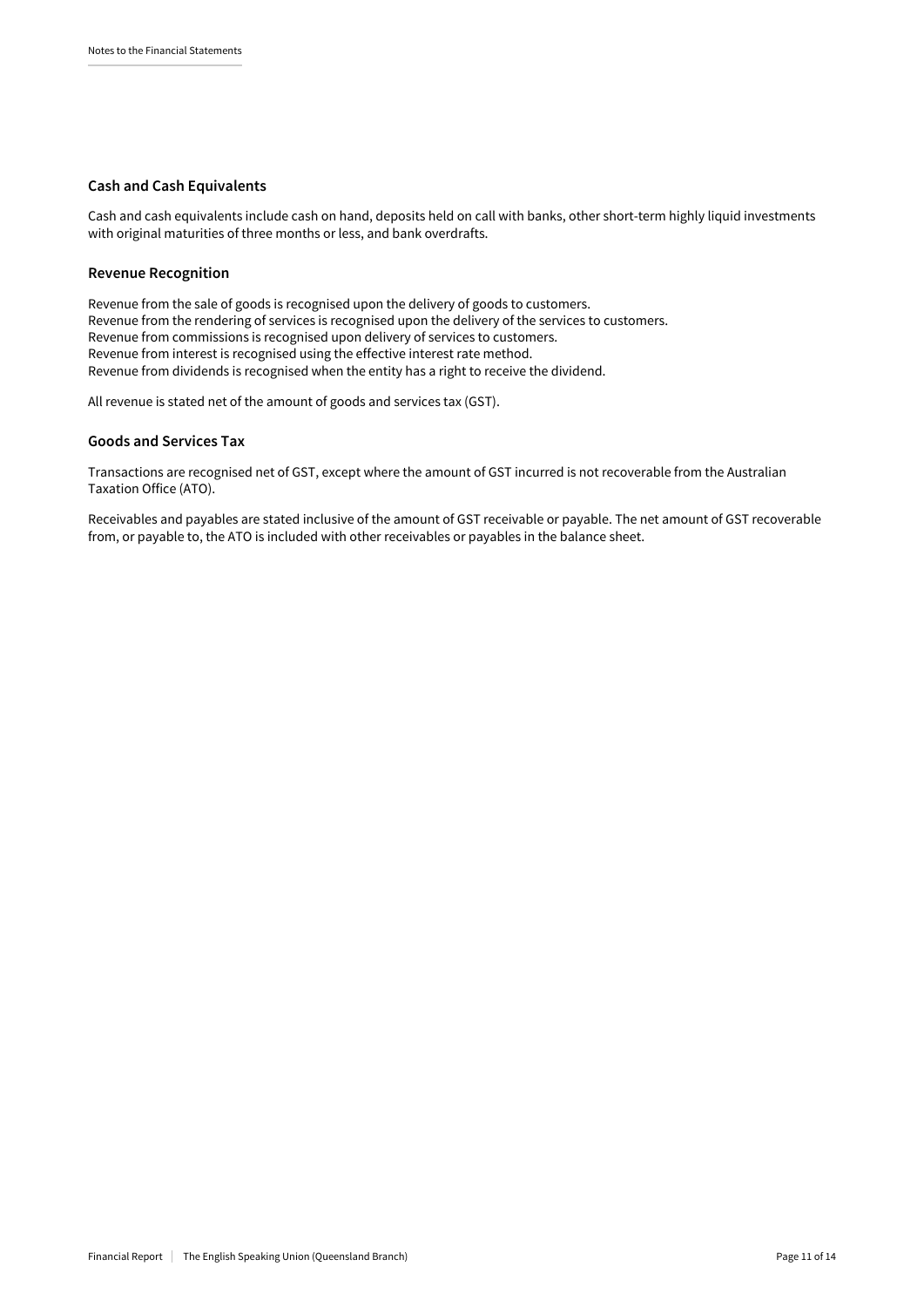## **Financial declaration for Responsible Person**

### **The English Speaking Union (Queensland Branch) For the year ended 30 June 2021**

### **Declaration**

The Responsible Persons declare that in the Responsible Persons' opinion:

(a) there are reasonable grounds to believe that the registered entity is able to pay all of its debts, as and when they become due and payable; and

(b) the financial statements and notes satisfy the requirements of the *Australian Charities and Not-for-profits Commission Act 2012*.

Signed inaccordance with subsection 60.15(2) of the *Australian Charities and Not-for-profit Commission Regulation 2013*.

21 09:51 GMT+10) [R.D Sussex](https://secure.au1.adobesign.com/verifier?tx=CBJCHBCAABAAdu0Kdxk2AR_XXogMfksRAUrjRI9lx1-z)

Professor Roly Sussex, Director Dated: Nov 17, 2021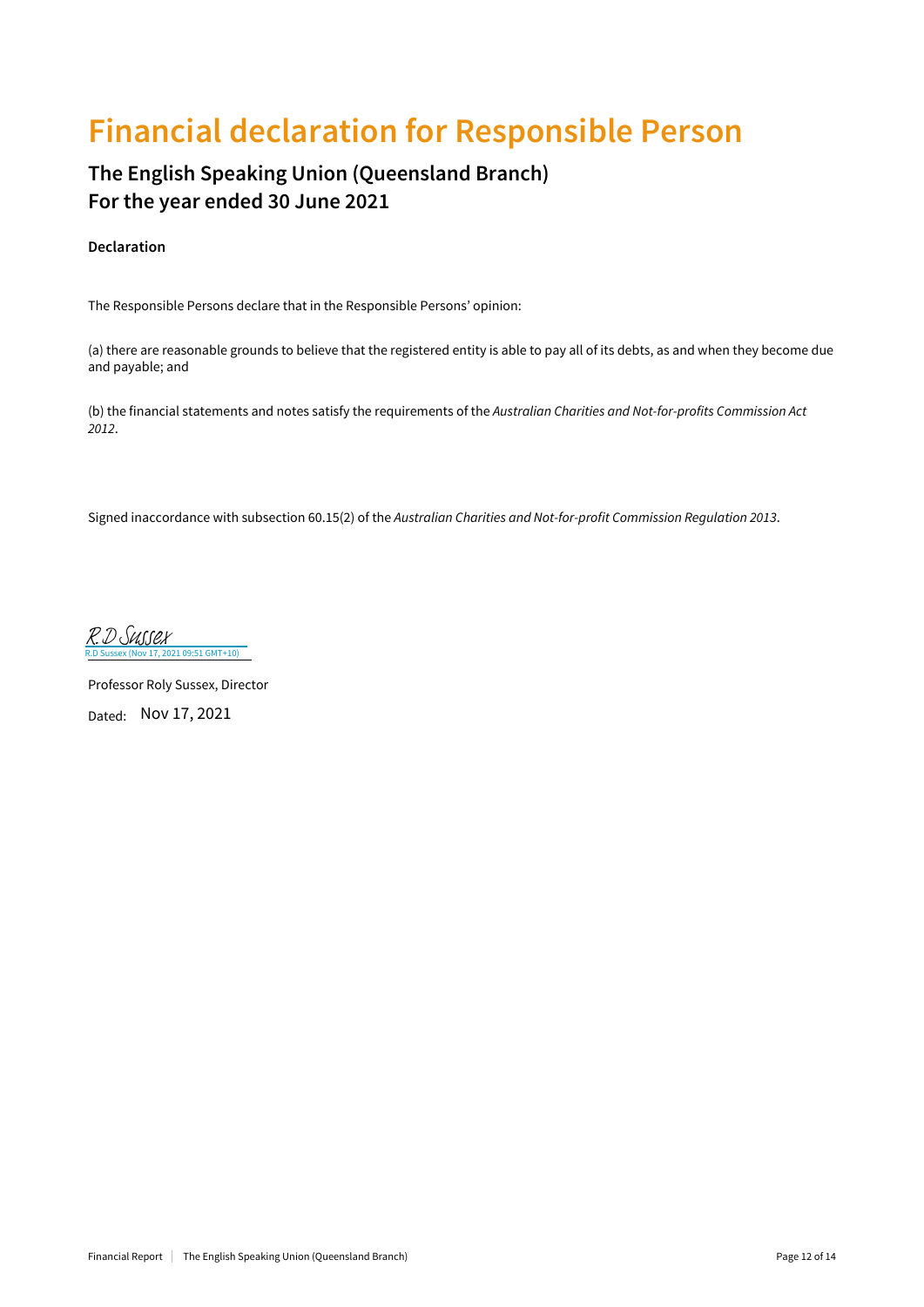## **Independent Auditor's Review Report**

### **The English Speaking Union (Queensland Branch) For the year ended 30 June 2021**

### **Report on the Financial Report**

We have reviewed the accompanying financial report, being a special purpose financial report of The English Speaking Union (Queensland Branch)which comprises the statement of financial position as at 30 June 2021, the statement of income, statement of changes in equity and statement of cash flows for the year 2021 ended on that date, notes comprising a summary of significant accounting policies and other explanatory information, and the responsible entities declaration.

### **Responsible Entities' Responsibility for the Financial Report**

The responsible entities of the registered entity are responsible for the preparation of the financial report that gives a true and fair view and have determined that the basis of preparation described in Note 1 to the financial report is appropriate to meet the requirements of the Australian Charities and Not-for-profits Commission Act 2012 (ACNC Act) [and the needs of the members [or other appropriate term]]. The responsible entities' responsibility also includes such internal control that the responsible entities determine is necessary to enable the preparation of a financial report that gives a true and fair view and is free from material misstatement, whether due to fraud or error.

### **Auditor's Responsibility**

My responsibility is to express a conclusion on the financial report based on my review. I conducted my review in accordance with Auditing Standard on Review Engagements ASRE 2415 Review of a Financial Report: Company Limited by Guarantee or an Entity Reporting under the ACNC Act or Other Applicable Legislation or Regulation, in order to state whether, on the basis of the procedures described, anything has come to my attention that causes me to believe that the financial report does not satisfy the requirements of Division 60 of the ACNC Act including: giving a true and fair view of the registered entity's financial position as at 30 June 2021 and its performance for the year ended on that date; and complying with the Australian Accounting Standards and the Australian Charities and Not-for-profits Commission Regulation 2013 (ACNC Regulation). ASRE 2415 requires that I comply with the ethical requirements relevant to the review of the financial report.

A review of a financial report consists of making enquiries, primarily of persons responsible for financial and accounting matters, and applying analytical and other review procedures. A review is substantially less in scope than an audit conducted in accordance with Australian Auditing Standards and consequently does not enable me to obtain assurance that I would become aware of all significant matters that might be identified in an audit. Accordingly, I do not express an audit opinion.

### **Conclusion**

Based on my review, which is not an audit, nothing has come to my attention that causes me to believe that the financial report of The English Speaking Union (Queensland Branch) does not satisfy the requirements of Division 60 of the Australian Charities and Not-for-profits Commission Act 2012 including:

(a) giving a true and fair view of the registered entity's financial position as at 30 June 2021 and of its financial performance and cash flows for the year ended on that date; and

(b) complying with Australian Accounting Standards and Division 60 of the Australian Charities and Not-for-profits Commission Regulation 2013.

### **Basis of Accounting**

Without modifying my conclusion, I draw attention to Note 1 to the financial report, whichdescribes the basis of accounting. The financial report has been prepared for the purpose of fulfilling the responsible entities' financial reporting responsibilities under the ACNC Act. As a result, the financial report may not be suitable for another purpose.